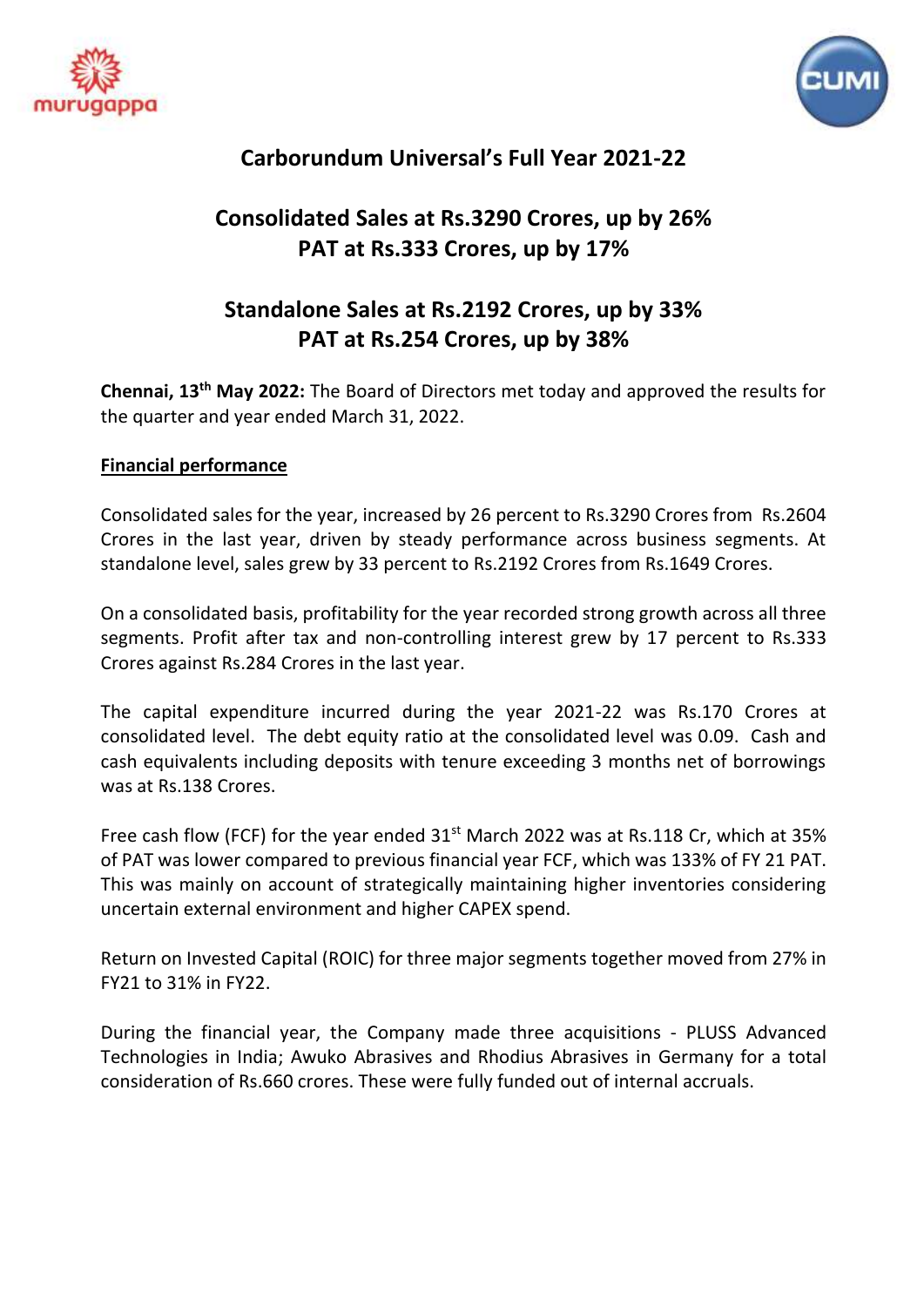



## **Consolidated Segmental Operating Performance**

#### **Abrasives**

Revenue for the year at a consolidated level grew by 29% to Rs.1283 Crores compared to Rs.993 Crores during last year. Standalone Abrasives grew by 29% to Rs.1052 Crores in the current year from Rs.818 Crores in last year.

Profit before finance costs and tax for the year increased by 16% to Rs.156 Crores from Rs.134 Crores during last year on the back of improvement in volumes, margins and better product mix. The Abrasives business in India, Russia, and America registered a significant growth.

### **Electro Minerals**

Revenue at a consolidated level grew by 23% to Rs.1312 Crores as against Rs.1064 Crores during last year. Standalone Electro Minerals grew by 41% from Rs.440 Crores to Rs.621 Crores. Volzhsky Abrasives Works, Russia registered double digit growth in Rouble terms. This year had been a turnaround year for Foskor Zirconia (Pty) Limited, South Africa which registered double-digit growth.

Profit before finance costs and tax increased to Rs.194 Crores from Rs.136 Crores in last year indicating a growth of 43% on back of volume growth and higher realizations.

#### **Ceramics**

Consolidated revenue grew by 27% from Rs.627 Crores during last year to Rs.798 Crores in the current year. Standalone Ceramics grew by 32% from Rs.501 Crores to Rs.661 Crores despite logistics and cost related challenges. Subsidiaries in Australia and America also registered significant growth.

Profit before finance costs and tax grew by 17% to Rs.159 Crores from Rs.136 Crores on account of growth in volume, realization and product mix despite higher raw material and freight costs.

## **Final Dividend**

The Board of Directors of the Company has recommended a final dividend of Rs.2.00/ per share (200% on face value of Re.1) to the shareholders of the Company. The Company had earlier paid an interim dividend of Re.1.50/- per share, thus aggregating to a total dividend of Rs.3.50 per share (350% on face value of Re.1 per share).